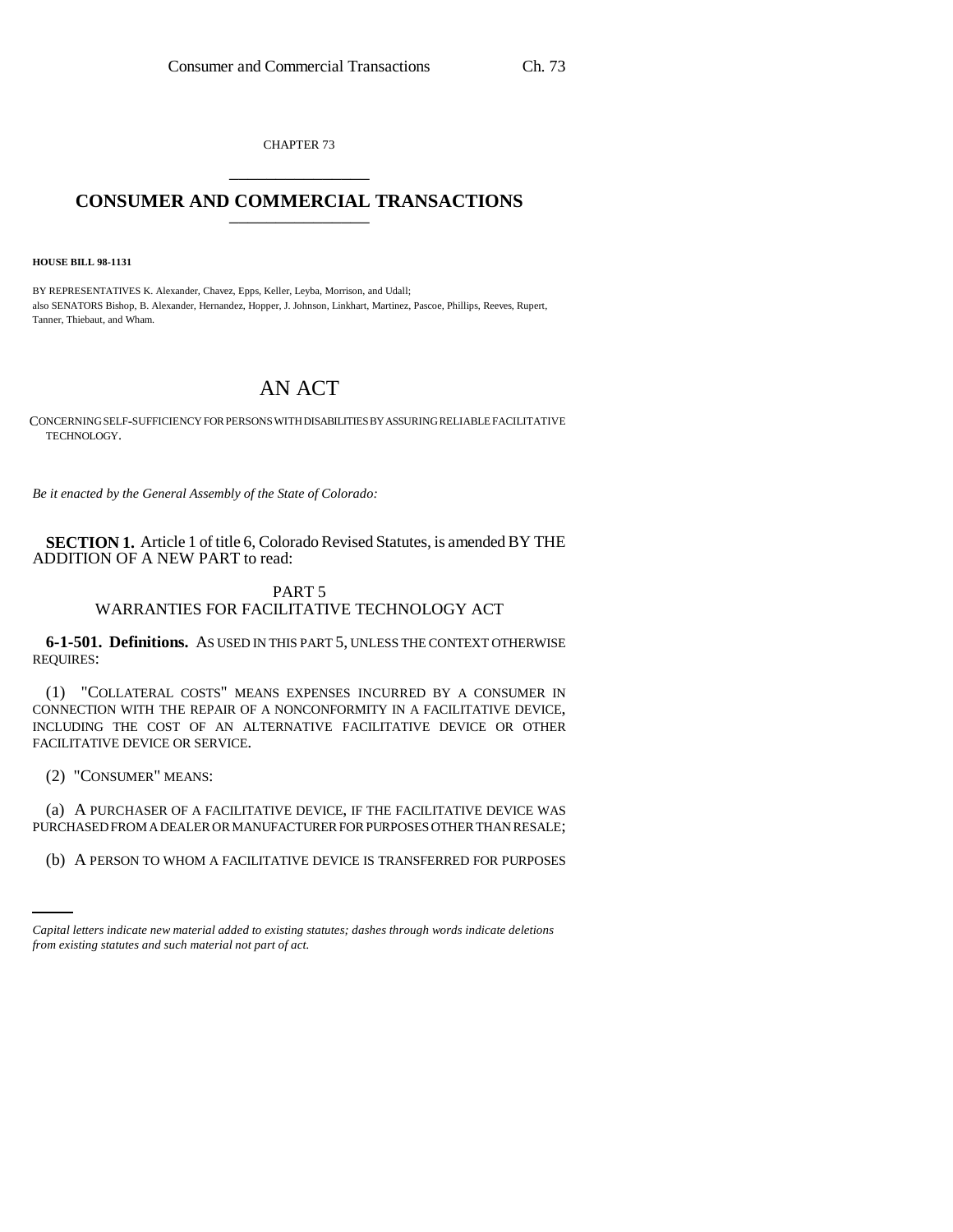Ch. 73 Consumer and Commercial Transactions

OTHER THAN RESALE, IF SUCH TRANSFER OCCURS BEFORE THE EXPIRATION OF THE EXPRESS WARRANTY APPLICABLE TO SUCH FACILITATIVE DEVICE;

(c) A PERSON WHO MAY ENFORCE THE EXPRESS WARRANTY APPLICABLE TO A FACILITATIVE DEVICE; OR

(d) A PERSON WHO LEASES A FACILITATIVE DEVICE FROM A LESSOR UNDER A WRITTEN LEASE.

(3) "DEALER" MEANS A PERSON OR ENTITY THAT IS IN THE BUSINESS OF SELLING FACILITATIVE DEVICES, OR ANY AGENTS OF THAT PERSON OR ENTITY. "DEALER" INCLUDES AN ALTERNATIVE WARRANTY SERVICE PROVIDER.

(4) (a) "EARLY TERMINATION COST" MEANS ANY EXPENSE OR OBLIGATION THAT A LESSOR OF FACILITATIVE DEVICES INCURS AS A RESULT OF:

(I) TERMINATING A WRITTEN LEASE BEFORE THE TERMINATION DATE SET FORTH IN THE LEASE; AND

(II) RETURNING THE FACILITATIVE DEVICE TO THE MANUFACTURER.

(b) "EARLY TERMINATION COST" INCLUDES ANY PREPAYMENT PENALTY UNDER A FINANCE ARRANGEMENT.

(5) "EARLY TERMINATION SAVINGS" MEANS ANY EXPENSE OR OBLIGATION THAT A LESSOR OF FACILITATIVE DEVICES AVOIDS AS A RESULT OF PERFORMING THE ACTS DESCRIBED IN PARAGRAPH (a) OF SUBSECTION (4) OF THIS SECTION. "EARLY TERMINATION SAVINGS" INCLUDES ANY INTEREST CHARGE THAT THE LESSOR OF FACILITATIVE DEVICES WOULD HAVE PAID TO FINANCE THE FACILITATIVE DEVICE OR, IF THE LESSOR DID NOT FINANCE THE FACILITATIVE DEVICE, THE DIFFERENCE BETWEEN THE TOTAL AMOUNT THE LESSEE WAS OBLIGATED TO PAY OVER THE PERIOD OF THE LEASE TERM REMAINING AFTER THE EARLY TERMINATION DATE AND THE PRESENT VALUE OF THAT AMOUNT ON THE EARLY TERMINATION DATE.

(6) "EXPRESS WARRANTY" MEANS AN EXPRESS WARRANTY AS SET FORTH IN SECTIONS 4-2-313 AND 4-2.5-210, C.R.S. AN EXPRESS WARRANTY SHALL COVER EVERY PART OF A NEW FACILITATIVE DEVICE.

(7) "FACILITATIVE DEVICE" MEANS A DEVICE THAT HAS A RETAIL PRICE EQUAL TO OR GREATER THAN ONE HUNDRED DOLLARS AND THAT IS EXCLUSIVELY DESIGNED AND MANUFACTURED TO ASSIST A PERSON WITH A DISABILITY WITH SUCH PERSON'S SPECIFIC DISABILITY, THROUGH THE USE OF FACILITATIVE TECHNOLOGY, TO BE SELF-SUFFICIENT OR TO MAINTAIN OR IMPROVE THAT PERSON'S QUALITY OF LIFE. "FACILITATIVE DEVICE" DOES NOT INCLUDE WHEELCHAIRS AS THAT TERM IS DEFINED IN SECTION 6-1-402 (17). "FACILITATIVE DEVICE" DOES INCLUDE THE FOLLOWING:

(a) TELEPHONE COMMUNICATION DEVICES FOR THE HEARING IMPAIRED AND OTHER FACILITATIVE LISTENING DEVICES EXCEPT FOR HEARING AIDS AS DEFINED IN SECTION  $6-1-105.5$  (1)(b) (I) AND COCHLEAR IMPLANTS AS DEFINED IN SECTION  $6-1-105.5$  (1)  $(b)$   $(II)$ ;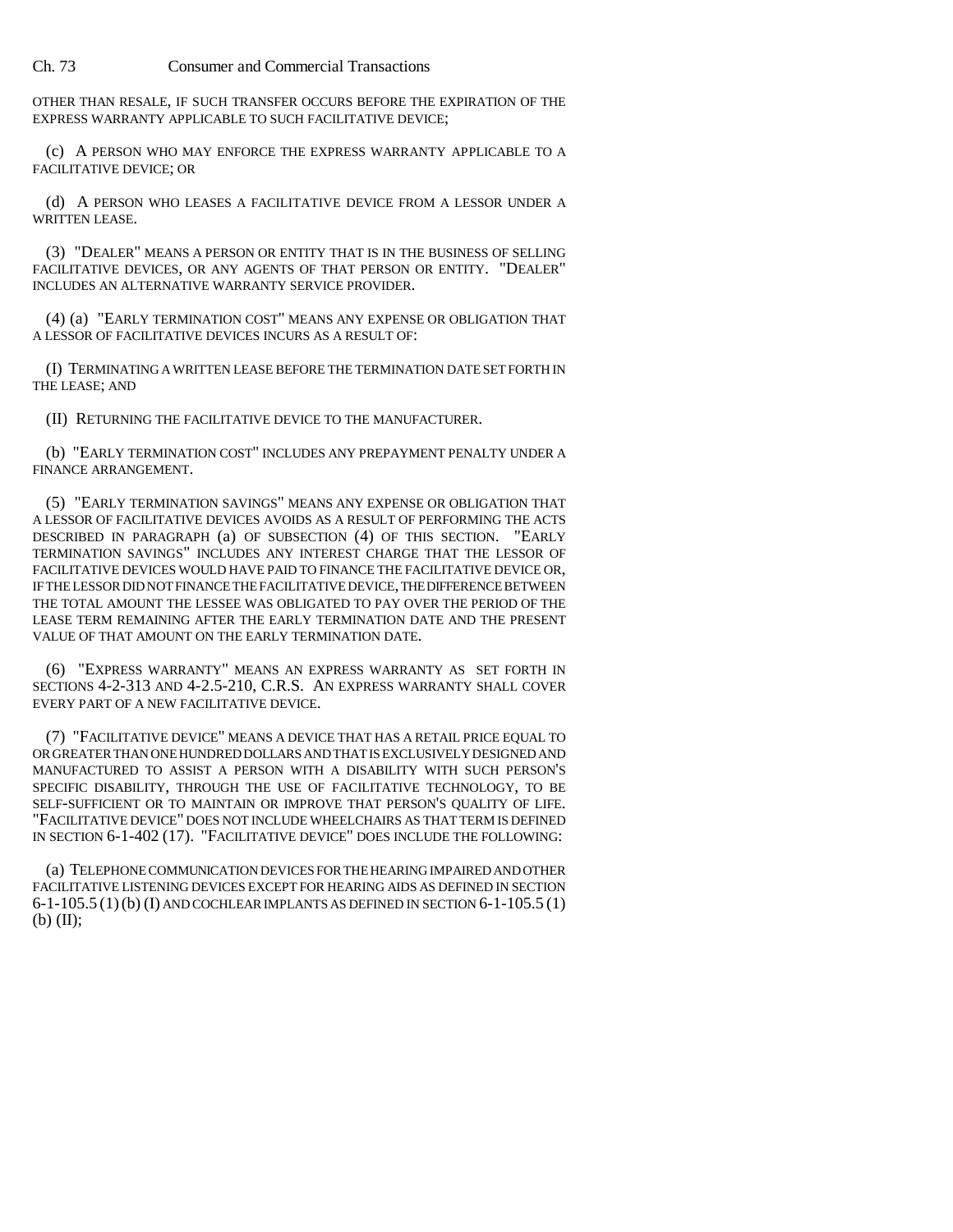(b) COMPUTER EQUIPMENT AND READING DEVICES WITH VOICE INPUT OR OUTPUT, OPTICAL SCANNERS, TALKING SOFTWARE, BRAILLE PRINTERS, AND OTHER AIDS AND DEVICES THAT PROVIDE ACCESS TO TEXT BY A PERSON WITH A DISABILITY;

(c) COMPUTER EQUIPMENT WITH VOICE OUTPUT, ARTIFICIAL LARYNGES, VOICE AMPLIFICATION DEVICES, AND OTHER ALTERNATIVE AND AUGMENTATIVE COMMUNICATION DEVICES;

(d) VOICE RECOGNITION COMPUTER EQUIPMENT, SOFTWARE AND HARDWARE ACCOMMODATIONS, AND OTHER FORMS OF ALTERNATIVE ACCESS TO COMPUTERS FOR PERSONS WITH DISABILITIES; AND

(e) ANY OTHER DEVICE, OTHER THAN A WHEELCHAIR, THAT ENABLES A PERSON WITH A DISABILITY TO COMMUNICATE, SEE, HEAR, OR MANEUVER.

(8) "FACILITATIVE TECHNOLOGY" MEANS TECHNOLOGY USED TO DEVELOP TECHNOLOGICAL DEVICES TO BE USED EXCLUSIVELY FOR THE PURPOSE OF ASSISTING A PERSON WITH A DISABILITY WITH RESPECT TO SUCH PERSON'S SPECIFIC DISABILITY BY FACILITATING OR ENHANCING THAT PERSON'S ABILITY TO BE SELF-SUFFICIENT.

(9) "LESSOR" MEANS A PERSON OR ENTITY THAT LEASES A FACILITATIVE DEVICE TO A CONSUMER OR THAT HOLDS THE LESSOR'S RIGHTS UNDER A WRITTEN LEASE, OR ANY AGENTS OF THAT PERSON OR ENTITY.

(10) "MANUFACTURER" MEANS A PERSON OR ENTITY THAT MANUFACTURES OR ASSEMBLES FACILITATIVE DEVICES AND ANY AGENTS OF THAT PERSON OR ENTITY, INCLUDING AN IMPORTER, A DISTRIBUTOR, AN AUTHORIZED SERVICER, A FACTORY BRANCH, A DISTRIBUTOR BRANCH, AND WARRANTORS OF THE MANUFACTURER'S FACILITATIVE DEVICES. "MANUFACTURER" DOES NOT INCLUDE A DEALER.

(11) "NONCONFORMITY" MEANS A DEFECT THAT SUBSTANTIALLY IMPAIRS THE USE, RELIABILITY, VALUE, OR SAFETY OF A FACILITATIVE DEVICE AND THAT IS COVERED BY AN EXPRESS WARRANTY APPLICABLE TO SUCH FACILITATIVE DEVICE OR A COMPONENT OF SUCH FACILITATIVE DEVICE. "NONCONFORMITY" DOES NOT INCLUDE A DEFECT THAT IS THE RESULT OF ABUSE, NEGLECT, OR THE UNAUTHORIZED MODIFICATION OR ALTERATION OF A FACILITATIVE DEVICE BY A CONSUMER.

(12) "PERSON WITH A DISABILITY" MEANS A PERSON WHO IS CONSIDERED TO HAVE A MENTAL OR PHYSICAL DISABILITY, IMPAIRMENT, OR HANDICAP FOR PURPOSES OF ANY OTHER LAW OF THIS STATE OR OF THE UNITED STATES, INCLUDING ANY RULE OR REGULATION.

(13) "REASONABLE ATTEMPT TO REPAIR" MEANS THAT ONE OF THE FOLLOWING HAS OCCURRED WITHIN THE TERM OF AN EXPRESS WARRANTY APPLICABLE TO A NEW FACILITATIVE DEVICE OR WITHIN ONE YEAR AFTER FIRST DELIVERY OF A FACILITATIVE DEVICE TO A CONSUMER, WHICHEVER OCCURS EARLIER:

(a) THE SAME NONCONFORMITY IS SUBJECT TO REPAIR AT LEAST THREE TIMES BY THE MANUFACTURER, LESSOR, OR ANY OF THE MANUFACTURER'S AUTHORIZED DEALERS; OR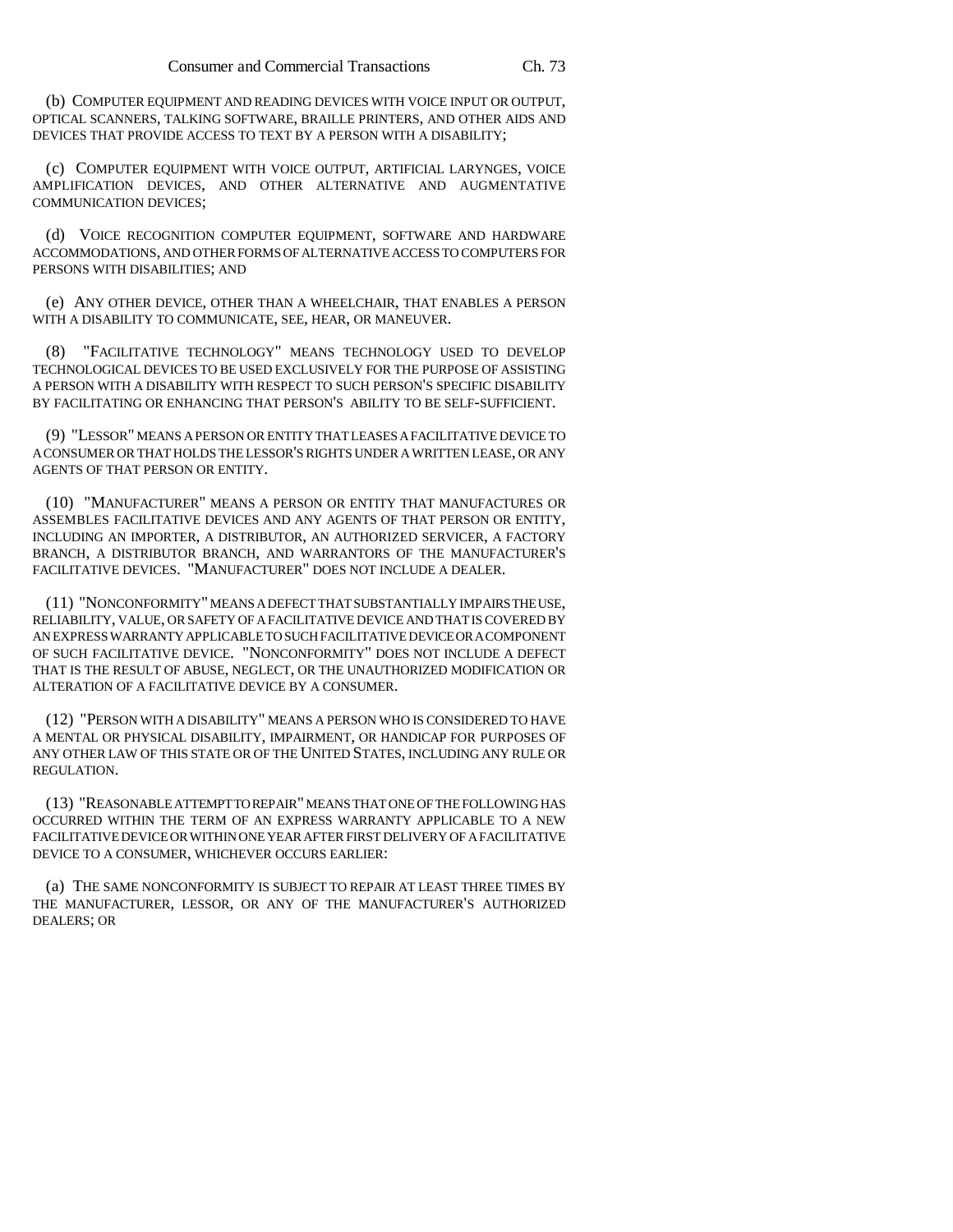Ch. 73 Consumer and Commercial Transactions

(b) BECAUSE OF A NONCONFORMITY, THE FACILITATIVE DEVICE CANNOT BE USED BY THE CONSUMER FOR AN AGGREGATE OF AT LEAST THIRTY DAYS.

(14) "REPLACEMENT FACILITATIVE DEVICE" MEANS A FACILITATIVE DEVICE OF COMPARABLE QUALITY, SIZE, AND FUNCTION.

(15) "SELLING DEALER" MEANS THE ENTITY THAT ORIGINALLY SOLD THE FACILITATIVE DEVICE TO THE CONSUMER AND WAS INVOLVED IN THE DESIGN, ASSEMBLY, FITTING, AND EDUCATION OF THE CONSUMER ON THE USE AND MAINTENANCE OF THE FACILITATIVE DEVICE.

**6-1-502. Express warranty required - authorized servicers.** (1) A CONSUMER WHO PURCHASES OR LEASES A NEW FACILITATIVE DEVICE EITHER DIRECTLY OR INDIRECTLY THROUGH A DEALER OR LESSOR SHALL RECEIVE AN EXPRESS WARRANTY FOR SUCH FACILITATIVE DEVICE. THE MANUFACTURER SHALL ISSUE THIS EXPRESS WARRANTY THAT SHALL EXTEND FOR NOT LESS THAN ONE YEAR AFTER FIRST DELIVERY TO THE CONSUMER.

(2) IF A MANUFACTURER OR DEALER FAILS TO FURNISH THE EXPRESS WARRANTY REQUIRED BY THIS SECTION, THE FACILITATIVE DEVICE SHALL BE COVERED BY A WARRANTY THE SAME AS IF AN EXPRESS WARRANTY HAD BEEN PROVIDED BY THE MANUFACTURER OR DEALER PURSUANT TO THIS SECTION.

(3) ANY ENTITY THAT SELLS OR LEASES FACILITATIVE DEVICES IN THIS STATE, INCLUDING ANY ENTITY THAT SELLS OR LEASES THROUGH MAIL ORDER OR CATALOGUE SALES, SHALL DESIGNATE AN AUTHORIZED SERVICER FOR SUCH FACILITATIVE DEVICES THAT IS ACCESSIBLE TO THE CONSUMER.

(4) (a) IN THE EVENT THAT THE SELLING DEALER FROM WHOM THE CONSUMER PURCHASED THE FACILITATIVE DEVICE GOES OUT OF BUSINESS OR CEASES TO BE AN AUTHORIZED DEALER OR SERVICE CENTER FOR THE MANUFACTURER, OR IF THE DEALER OR CONSUMER MOVES OR RELOCATES TO A LOCATION THAT MAKES IT UNREASONABLE FOR THE CONSUMER TO SEEK WARRANTY SERVICE FROM THE SELLING DEALER, OR IF THE CONSUMER IS DISSATISFIED WITH THE SELLING DEALER, THE CONSUMER SHALL BE RESPONSIBLE FOR CONTACTING THE MANUFACTURER OR ANOTHER AUTHORIZED DEALER WHICH WILL BE RESPONSIBLE FOR FACILITATING THE WARRANTY SERVICE REQUIRED WITH AN AUTHORIZED DEALER, TO BE MUTUALLY AGREED UPON BY THE CONSUMER AND THE MANUFACTURER, WHICH ENTITY SHALL BE REFERRED TO AS THE "ALTERNATIVE WARRANTY SERVICE PROVIDER".

(b) IN THE EVENT THAT AN ALTERNATIVE WARRANTY SERVICE PROVIDER IS DESIGNATED PURSUANT TO PARAGRAPH (a) OF THIS SUBSECTION (4), THE CONSUMER MAY ONLY SEEK WARRANTY SERVICE FROM SUCH ALTERNATIVE WARRANTY SERVICE PROVIDER.

**6-1-503. Remedies.** (1) IF A NEW FACILITATIVE DEVICE DOES NOT CONFORM TO THE APPLICABLE EXPRESS WARRANTY AND THE CONSUMER REPORTS THE NONCONFORMITY TO THE MANUFACTURER, THE LESSOR, THE SELLING DEALER, OR THE ALTERNATIVE WARRANTY SERVICE PROVIDER, AND MAKES THE FACILITATIVE DEVICE AVAILABLE FOR REPAIR WITHIN THE WARRANTY PERIOD, THE NONCONFORMITY SHALL BE REPAIRED AT NO CHARGE TO THE CONSUMER. ANY REPAIRS PERFORMED PURSUANT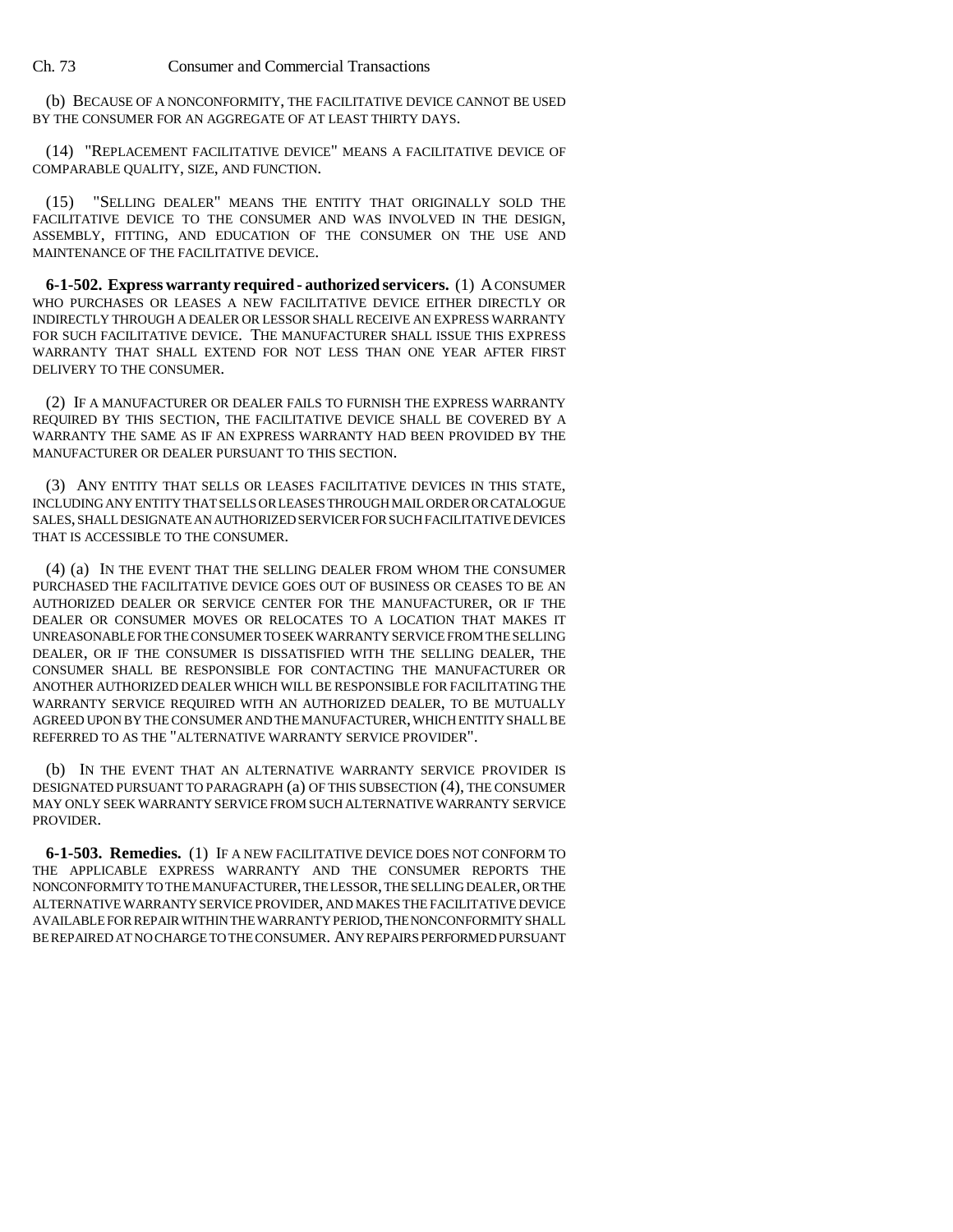TO THE PROVISIONS OF THIS SECTION SHALL BE WARRANTED FOR A PERIOD NOT LESS THAN THE ORIGINAL WARRANTY PERIOD.

(2) IF THE MANUFACTURER AUTHORIZES THE DEALER OR LESSOR TO MAKE THE REPAIR, THE DEALER OR LESSOR SHALL MAKE THE REPAIR AND THEN BE REIMBURSED BY THE MANUFACTURER FOR THE DEALER'S OR LESSOR'S COST FOR PARTS, LABOR, AND REPAIR IF THE NONCONFORMITY IS A MANUFACTURER'S DEFECT. A MANUFACTURER SHALL RESPOND TO THE DEALER'S OR LESSOR'S REQUEST FOR AUTHORIZATION TO MAKE A REPAIR WITHIN THREE BUSINESS DAYS AFTER SUCH A REQUEST IS MADE.

(3) IF A NONCONFORMITY IS NOT REPAIRED AFTER A REASONABLE ATTEMPT TO REPAIR, THE MANUFACTURER OR DEALER WHO ORIGINALLY SUPPLIED OR MODIFIED THE FACILITATIVE DEVICE, AS REQUIRED BY THIS SECTION, SHALL:

(a) IF THE FACILITATIVE DEVICE WAS PURCHASED, TAKE THE FOLLOWING ACTION AT THE DIRECTION OF THE CONSUMER:

(I) ACCEPT A RETURN OF THE FACILITATIVE DEVICE, PROVIDE A REPLACEMENT FACILITATIVE DEVICE OF EQUAL OR GREATER VALUE, AND REFUND ANY COLLATERAL COSTS TO THE CONSUMER, A HOLDER OF A PERFECTED SECURITY INTEREST IN THE FACILITATIVE DEVICE, OR A THIRD-PARTY PURCHASER; OR

(II) ACCEPT A RETURN OF THE FACILITATIVE DEVICE AND REFUND TO THE CONSUMER, HOLDER OF A PERFECTED SECURITY INTEREST IN THE FACILITATIVE DEVICE, OR THIRD-PARTY PURCHASER NOT MORE THAN THE FULL PURCHASE PRICE PLUS ANY FINANCE CHARGE, SALES TAX, SHIPPING COSTS, AND COLLATERAL COSTS PAID.

(b) IF THE FACILITATIVE DEVICE WAS LEASED, TAKE ALL OF THE FOLLOWING ACTIONS AT THE DIRECTION OF THE CONSUMER:

(I) ACCEPT A RETURN OF THE FACILITATIVE DEVICE;

(II) (A) REFUND TO THE LESSOR OR ANY HOLDER OF A PERFECTED SECURITY INTEREST IN THE FACILITATIVE DEVICE THE CURRENT VALUE OF THE WRITTEN LEASE.

(B) FOR PURPOSES OF THIS SUBPARAGRAPH (II), "CURRENT VALUE OF THE WRITTEN LEASE" MEANS THE SUM OF THE TOTAL AMOUNT FOR WHICH THE CONSUMER IS OBLIGATED DURING THE TERM OF THE LEASE REMAINING AFTER THE EARLY TERMINATION DATE, THE DEALER'S EARLY TERMINATION COSTS, AND THE VALUE OF THE FACILITATIVE DEVICE ON THE LEASE EXPIRATION DATE, IF THE LEASE SETS FORTH THAT VALUE, LESS THE LESSOR'S EARLY TERMINATION SAVINGS.

(III) REFUND TO THE CONSUMER OR THIRD-PARTY PURCHASER THE AMOUNT PAID UNDER THE LEASE PLUS ANY COLLATERAL COSTS.

(4) (a) IN THE EVENT THAT A DISPUTE ARISES AS TO LIABILITY UNDER THIS PART 5 BETWEEN OR AMONG A MANUFACTURER, DEALER, LESSOR, OR CONSUMER, AND THE CONSUMER IS COVERED BY ANY THIRD-PARTY INSURER, SUCH THIRD-PARTY INSURER SHALL NOT BE RELIEVED OF ANY OBLIGATION TO PROVIDE BENEFITS COVERED UNDER ITS PLAN OR APPLICABLE LAW.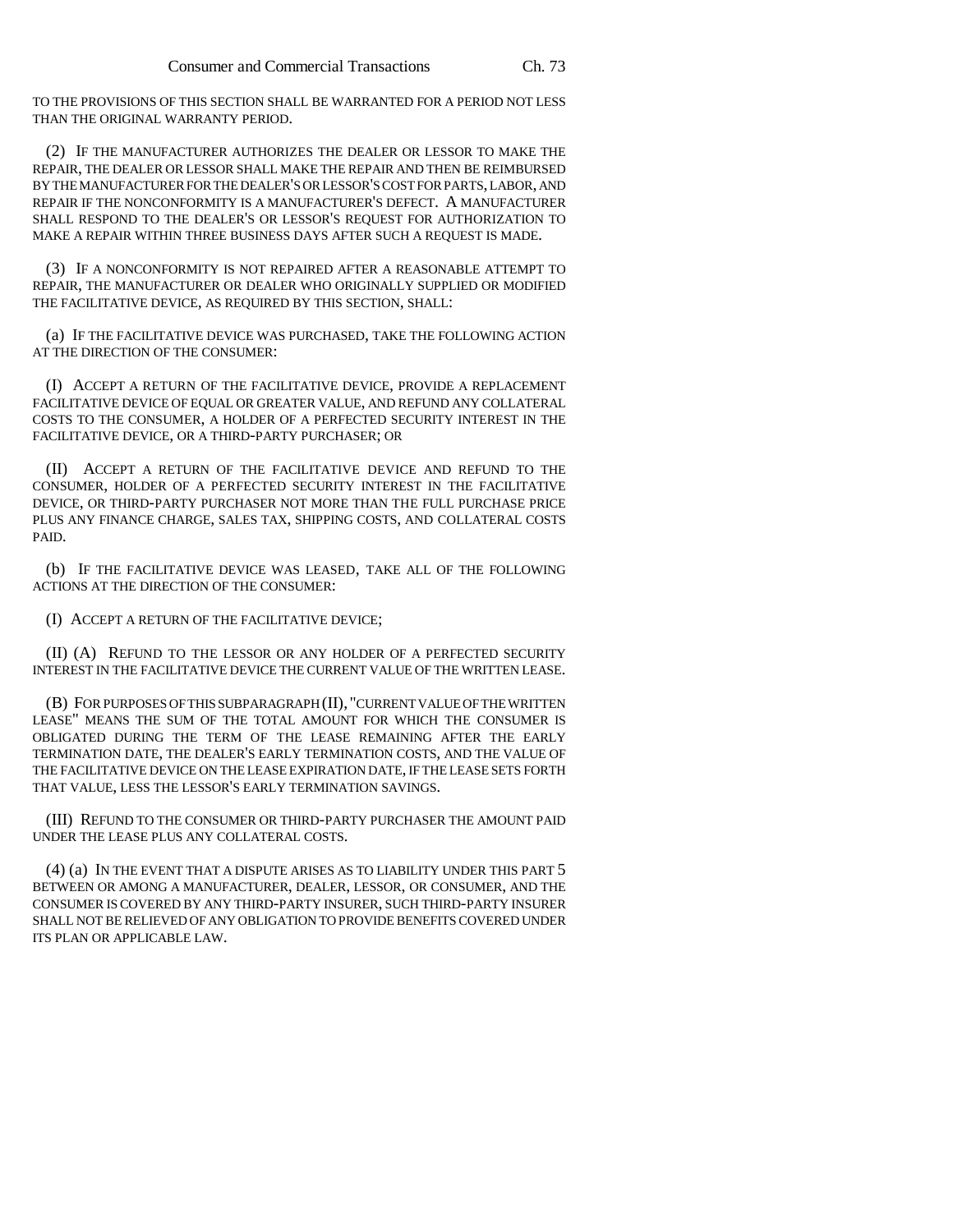(b) IN THE EVENT THAT A FACILITATIVE DEVICE IS FOUND TO BE DEFECTIVE, THE THIRD-PARTY PAYOR DESCRIBED IN PARAGRAPH (a) OF THIS SUBSECTION (4) SHALL HAVE ALL RIGHTS OF RECOVERY, INCLUDING THE RIGHT TO COSTS, THAT THE CONSUMER WOULD HAVE HAD UNDER THIS PART 5.

**6-1-504. Remedies for consumers - conditions.** (1) TO RECEIVE A REFUND OR A REPLACEMENT FACILITATIVE DEVICE, THE CONSUMER OF A PURCHASED FACILITATIVE DEVICE SHALL FIRST OFFER TO TRANSFER THE FACILITATIVE DEVICE WITH THE NONCONFORMITY TO THE MANUFACTURER, SELLING DEALER, OR ALTERNATIVE WARRANTY SERVICE PROVIDER.

(2) WITHIN THIRTY BUSINESS DAYS AFTER RECEIPT OF THE OFFER DESCRIBED IN SUBSECTION (1) OF THIS SECTION, THE MANUFACTURER OR DEALER SHALL PROVIDE THE CONSUMER WITH A REFUND OR A REPLACEMENT FACILITATIVE DEVICE.

(3) WHEN A MANUFACTURER OR DEALER PROVIDES A CONSUMER WITH A REFUND OR A REPLACEMENT FACILITATIVE DEVICE, SUCH CONSUMER SHALL RETURN THE FACILITATIVE DEVICE WITH THE NONCONFORMITY TO THE MANUFACTURER OR DEALER WITH ANY ENDORSEMENTS NECESSARY TO TRANSFER POSSESSION TO THE MANUFACTURER OR DEALER.

**6-1-505. Remedies for consumers of leased facilitative devices - conditions.** (1) TO RECEIVE A REFUND DUE ON A LEASED FACILITATIVE DEVICE, A CONSUMER SHALL FIRST OFFER TO RETURN THE FACILITATIVE DEVICE WITH THE NONCONFORMITY TO THE LESSOR.

(2) WITHIN THIRTY BUSINESS DAYS AFTER RECEIPT OF THE OFFER DESCRIBED IN SUBSECTION (1) OF THIS SECTION, THE LESSOR SHALL PROVIDE THE CONSUMER WITH A REFUND.

(3) WHEN A LESSOR PROVIDES A CONSUMER WITH A REFUND, SUCH CONSUMER SHALL RETURN THE FACILITATIVE DEVICE WITH THE NONCONFORMITY TO SUCH LESSOR.

(4) A LESSOR SHALL OFFER TO TRANSFER TO THE MANUFACTURER OR DEALER POSSESSION OF THE FACILITATIVE DEVICE RETURNED PURSUANT TO SUBSECTION (3) OF THIS SECTION. WITHIN THIRTY BUSINESS DAYS AFTER RECEIVING SUCH OFFER, THE MANUFACTURER OR DEALER SHALL REMIT THE REFUND AMOUNT TO THE LESSOR. WHEN THE MANUFACTURER OR DEALER MAKES SUCH REFUND, THE LESSOR SHALL PROVIDE THE MANUFACTURER OR DEALER WITH THE ENDORSEMENTS NECESSARY TO TRANSFER POSSESSION TO THE MANUFACTURER OR DEALER.

**6-1-506. Resale of a returned facilitative device - disclosure required.** A FACILITATIVE DEVICE RETURNED PURSUANT TO THIS PART 5 BY A CONSUMER IN THIS STATE, OR BY A CONSUMER IN ANOTHER STATE UNDER A SIMILAR LAW OF THAT STATE, SHALL NOT BE SOLD OR LEASED AGAIN IN THIS STATE UNLESS FULL DISCLOSURE IS MADE TO THE PROSPECTIVE CONSUMER OF THE REASONS FOR THE RETURN.

**6-1-507. Other remedies - waiver of rights void - limitation of coverage.** (1) THIS PART 5 SHALL NOT LIMIT THE RIGHTS OR REMEDIES AVAILABLE TO A CONSUMER UNDER ANY OTHER LAW OF THIS STATE.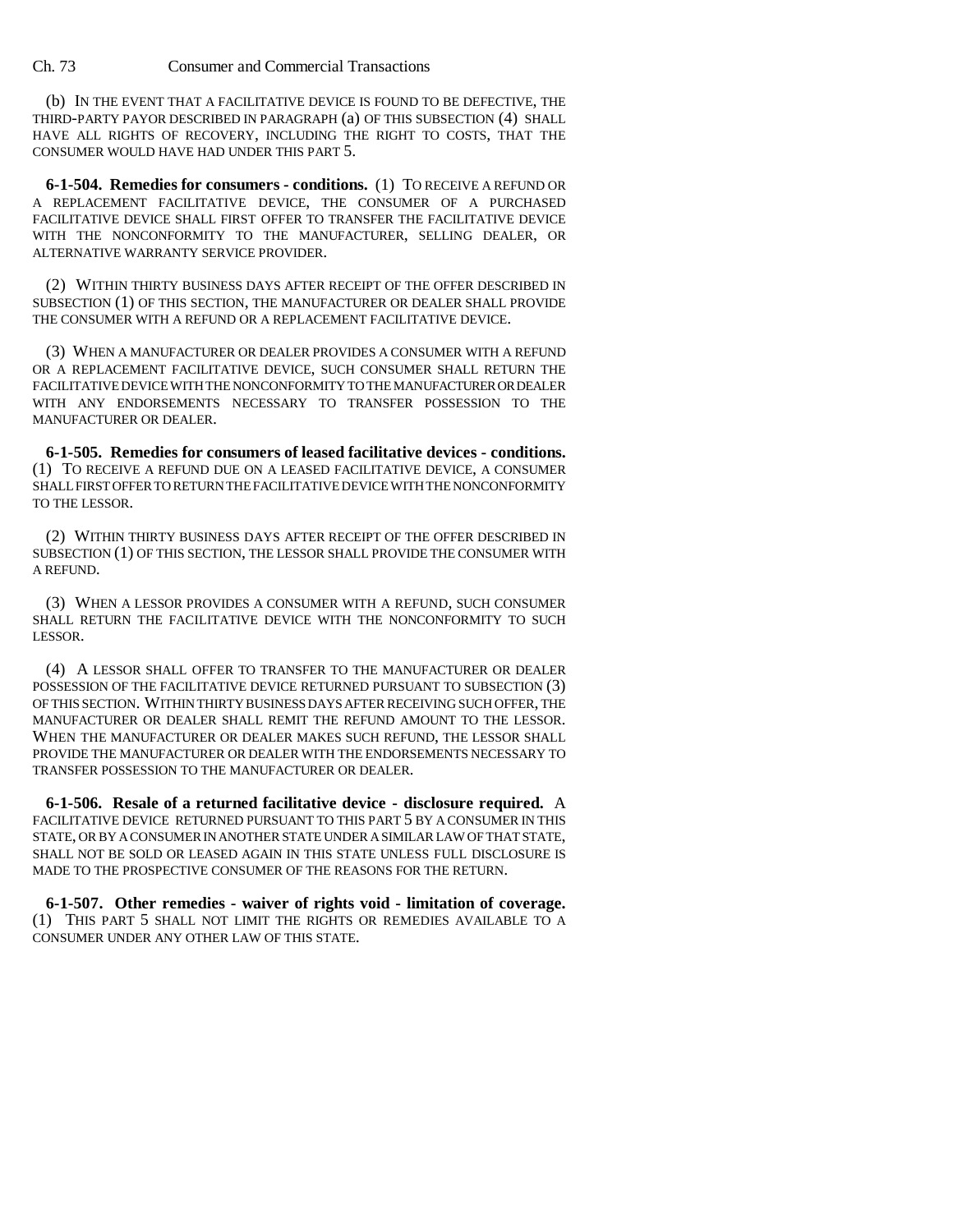(2) THIS PART 5 SHALL BE IN ADDITION TO AND SHALL NOT LIMIT THE RIGHTS OR REMEDIES AVAILABLE TO A CONSUMER UNDER ANY MANUFACTURER'S WARRANTY WITH RESPECT TO A FACILITATIVE DEVICE OR OTHER TECHNOLOGICAL DEVICE DESIGNED TO BE USED BY AND ASSIST A PERSON WITH A DISABILITY, REGARDLESS OF THE RETAIL PRICE OF THE FACILITATIVE DEVICE OR OTHER TECHNOLOGICAL DEVICE.

(3) IF A CONSUMER WAIVES THE RIGHTS GRANTED TO CONSUMERS PURSUANT TO THIS PART 5, SUCH WAIVER SHALL BE VOID AS AGAINST PUBLIC POLICY.

(4) NOTWITHSTANDING THE REMEDIES THAT ARE AVAILABLE TO A CONSUMER PURSUANT TO THIS PART 5, A CONSUMER MAY PURSUE ANY OTHER REMEDY, INCLUDING AN ACTION TO RECOVER DAMAGES CAUSED BY A VIOLATION OF THIS PART 5. IF A MANUFACTURER OR DEALER IS FOUND TO HAVE VIOLATED THIS PART 5, A CONSUMER SHALL BE AWARDED THE AMOUNT OF ACTUAL DAMAGES CAUSED BY THE VIOLATION AND REASONABLE ATTORNEY FEES. THE CONSUMER MAY BE AWARDED COLLATERAL COSTS AND PUNITIVE DAMAGES.

(5) NOTHING IN THIS PART 5 SHALL BE DEEMED OR CONSTRUED TO BE A WARRANTY TO CONSUMERS OF WHEELCHAIRS DESCRIBED IN PART 4 OF THIS ARTICLE 1.

**6-1-508. Fraudulent acts.** ANY MANUFACTURER, DEALER, OR LESSOR THAT ENGAGES IN CONDUCT TO DELAY MAKING A FINAL REPAIR THAT IS REQUIRED AS A CONSEQUENCE OF THE ENFORCEMENT OF WARRANTIES OR DUTIES UNDER THIS PART 5 WITH THE INTENTION OF REQUIRING PAYMENT OF THE COST OF SUCH REPAIR TO BE MADE BY A PUBLICLY FUNDED PROGRAM OF PUBLIC ASSISTANCE, MEDICAL ASSISTANCE, OR REHABILITATION ASSISTANCE COMMITS THE CRIME OF THEFT, WHICH CRIME SHALL BE CLASSIFIED IN ACCORDANCE WITH SECTION 18-4-401 (2), C.R.S., AND WHICH CRIME SHALL BE PUNISHED AS PROVIDED IN SECTION 18-1-105, C.R.S., IF THE CRIME IS CLASSIFIED AS A FELONY, OR SECTION 18-1-106,C.R.S., IF THE CRIME IS CLASSIFIED AS A MISDEMEANOR.

**6-1-509. Arbitration.** DISPUTES AMONG MANUFACTURERS, DEALERS, AND LESSORS CONCERNING THE ENFORCEMENT OF RIGHTS OR REMEDIES OF CONSUMERS UNDER THIS PART 5 SHALL BE SUBJECT TO ARBITRATION PURSUANT TO THE COLORADO RULES OF CIVIL PROCEDURE. THE AWARD OF THE ARBITRATION PANEL SHALL BE BINDING UPON THE PARTIES AND SHALL ONLY BE SUBJECT TO COURT REVIEW BY TRIAL DE NOVO.

**6-1-510. Defect notification.** (1) A MANUFACTURER SHALL BE RESPONSIBLE FOR PROVIDING WRITTEN NOTIFICATION TO AN OWNER, USER, PURCHASER, DEALER, LESSOR, OR CONSUMER OF ANY KNOWN OR DISCOVERED INHERENT DEFECT IN A FACILITATIVE DEVICE THAT AFFECTS THE SAFETY, USABILITY, OR RELIABILITY OF THAT FACILITATIVE DEVICE. THE MANUFACTURER SHALL SEND SUCH NOTIFICATION BY FIRST CLASS MAIL TO THE LAST KNOWN ADDRESS OF THE OWNER, USER, PURCHASER, DEALER, LESSOR, OR CONSUMER WITHIN FOURTEEN DAYS AFTER LEARNING OF SUCH A DEFECT.

(2) A MANUFACTURER SHALL BE RESPONSIBLE FOR THE COSTS OF PROVIDING THE NOTIFICATION REQUIRED IN SUBSECTION (1) OF THIS SECTION AND FOR ALL COSTS ASSOCIATED WITH CORRECTING ANY DEFECT DESCRIBED IN SUBSECTION (1) OF THIS SECTION.